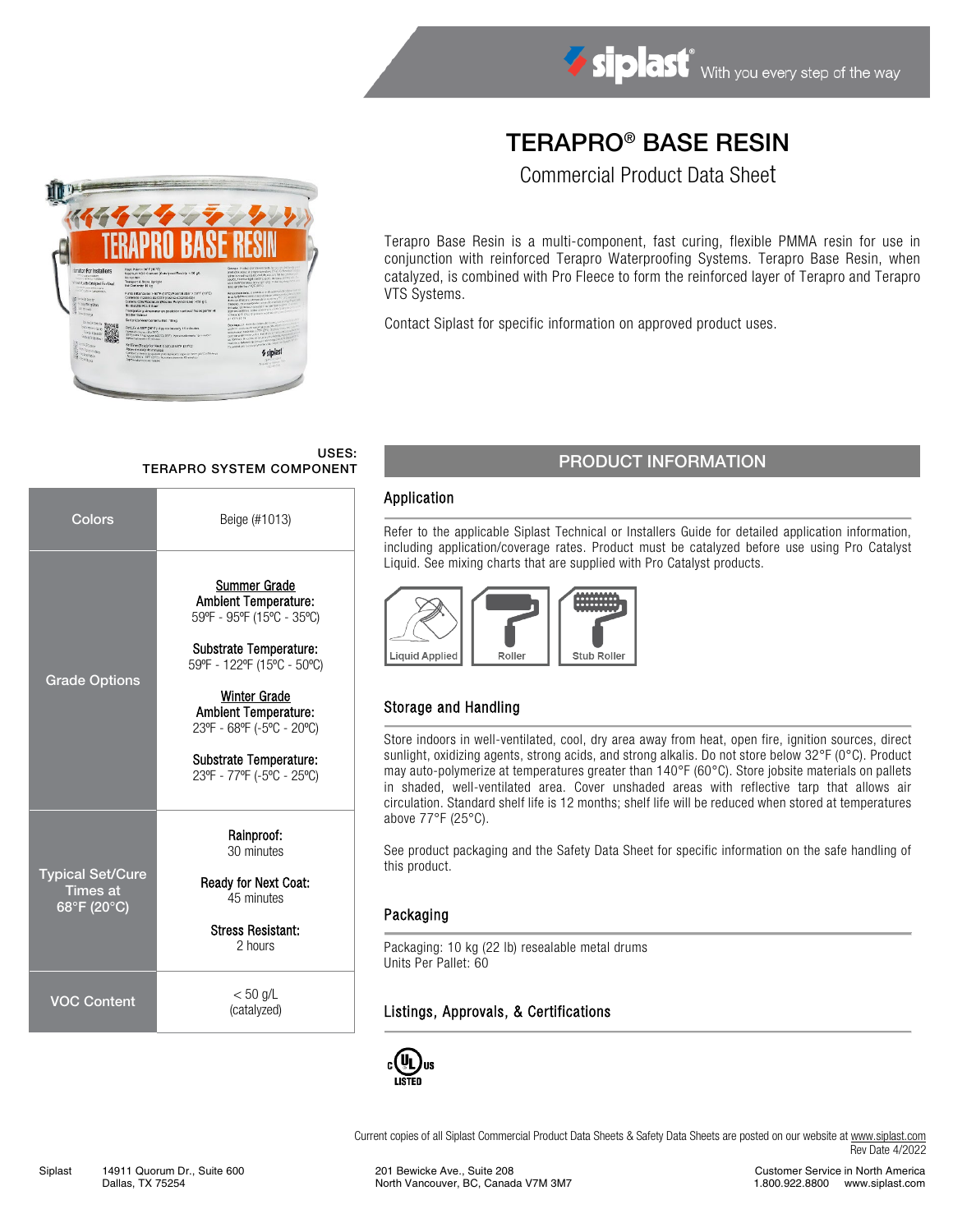# TERAPRO® BASE RESIN

Physical and Mechanical Properties

# PHYSICAL PROPERTIES

| Property (as Installed)                               | <b>Values / Units</b>    | <b>Test Method</b>    |
|-------------------------------------------------------|--------------------------|-----------------------|
| Thickness (minimum)                                   | 84 mils (2.13 mm)        | ASTM D5147 Section 5  |
| Peak Load @ 73.4°F (23°C) (average)                   | 65 lbf/inch (11.38 kN/m) | ASTM D5147 Section 6  |
| Elongation @ Peak Load (average)                      | 35%                      | ASTM D5147 Section 6  |
| <b>Tear Strength</b>                                  | 90 lbf (0.4 kN)          | ASTM D5147 Section 7  |
| Water Absorption (Method I) (24h @ 73°F [23°C])       | 0.8%                     | ASTM D570             |
| Water Absorption (Method II) (48h @ 122°F [50°C])     | 1.2%                     | ASTM D570             |
| Water Vapor Transmission (incl. surfacing components) | $0.011$ perms            | ASTM E96              |
| Dimensional Stability (maximum)                       | 0.15%                    | ASTM D5147 Section 10 |
| <b>Low Temperature Flexibility</b>                    | 23°F (-5°C)              | ASTM D5147 Section 11 |
| <b>Hydrostatic Pressure Resistance</b>                | 350 psi (2.4MPa)         | ASTM D751             |

Values in this table (other than water vapor transmission) are based on minimum 84 mil (2.13 mm) thick reinforced Terapro Base Resin Membrane. This value excludes any primers, surface aggregate, or finish coats.

# MASS AND VOLUME DATA FOR PRO CATALYST LIQUID

| <b>NET CONTENTS PER UNIT</b> |                |                       |                        |  |  |  |  |  |  |  |
|------------------------------|----------------|-----------------------|------------------------|--|--|--|--|--|--|--|
| $2.5$ kg                     | 2.25 L         | 2250 mL               | 10 cups                |  |  |  |  |  |  |  |
| Product                      | Density (kg/L) | Liquid Measure (L/kg) | Liquid Measure (mL/kg) |  |  |  |  |  |  |  |
| Pro Catalyst Liquid          | 1.1 kg/L       | 0.91 L/kg             | 910 mL/kg              |  |  |  |  |  |  |  |

# PRO CATALYST LIQUID MIXING CHARTS

| <b>SUMMER GRADE TERAPRO BASE RESIN</b> |                                                            |                                                                                                                |                                                           |             |  |  |  |  |  |  |
|----------------------------------------|------------------------------------------------------------|----------------------------------------------------------------------------------------------------------------|-----------------------------------------------------------|-------------|--|--|--|--|--|--|
| <b>Resin Quantity</b>                  | <b>Ambient Temperature</b><br>68°F to 104°F (20°C to 40°C) |                                                                                                                | <b>Ambient Temperature</b><br>59°F to 68°F (15°C to 20°C) |             |  |  |  |  |  |  |
|                                        | Tbsp.                                                      | <b>Cups</b>                                                                                                    | Tbsp.                                                     | <b>Cups</b> |  |  |  |  |  |  |
| 1 kg $(1 L)$                           |                                                            | n/a                                                                                                            |                                                           | n/a         |  |  |  |  |  |  |
| 10 kg (10 L)                           | n/a                                                        |                                                                                                                | n/a                                                       |             |  |  |  |  |  |  |
| 20 kg (20 L)                           | n/a                                                        |                                                                                                                | n/a                                                       |             |  |  |  |  |  |  |
|                                        |                                                            | Cubetrate temperature renge for epplication of Cummer Crade Terenzo Deep Deejn in 5005 to 19905 (1500 to 5000) |                                                           |             |  |  |  |  |  |  |

Substrate temperature range for application of Summer Grade Terapro Base Resin is 59°F to 122°F (15°C to 50°C)

| <b>WINTER GRADE TERAPRO BASE RESIN</b> |                             |                                                                                                               |                            |                            |                                                          |             |  |  |  |  |
|----------------------------------------|-----------------------------|---------------------------------------------------------------------------------------------------------------|----------------------------|----------------------------|----------------------------------------------------------|-------------|--|--|--|--|
| <b>Resin Quantity</b>                  | 59°F to 68°F (15°C to 20°C) | <b>Ambient Temperature</b>                                                                                    | 41°F to 59°F (5°C to 15°C) | <b>Ambient Temperature</b> | <b>Ambient Temperature</b><br>23°F to 41°F (-5°C to 5°C) |             |  |  |  |  |
|                                        | Tbsp.                       | <b>Cups</b>                                                                                                   | Tbsp.                      | <b>Cups</b>                | Tbsp.                                                    | <b>Cups</b> |  |  |  |  |
| 1 kg $(1 L)$                           |                             | n/a                                                                                                           |                            | n/a                        |                                                          | n/a         |  |  |  |  |
| 10 kg (10L)                            | n/a                         |                                                                                                               | n/a                        |                            | n/a                                                      |             |  |  |  |  |
| $20$ kg (20 L)                         | n/a                         |                                                                                                               | n/a                        |                            | n/a                                                      |             |  |  |  |  |
|                                        |                             | Substrate temperature range for application of Winter Grade Terapro Base Resin is 23°F to 77°F (-5°C to 25°C) |                            |                            |                                                          |             |  |  |  |  |